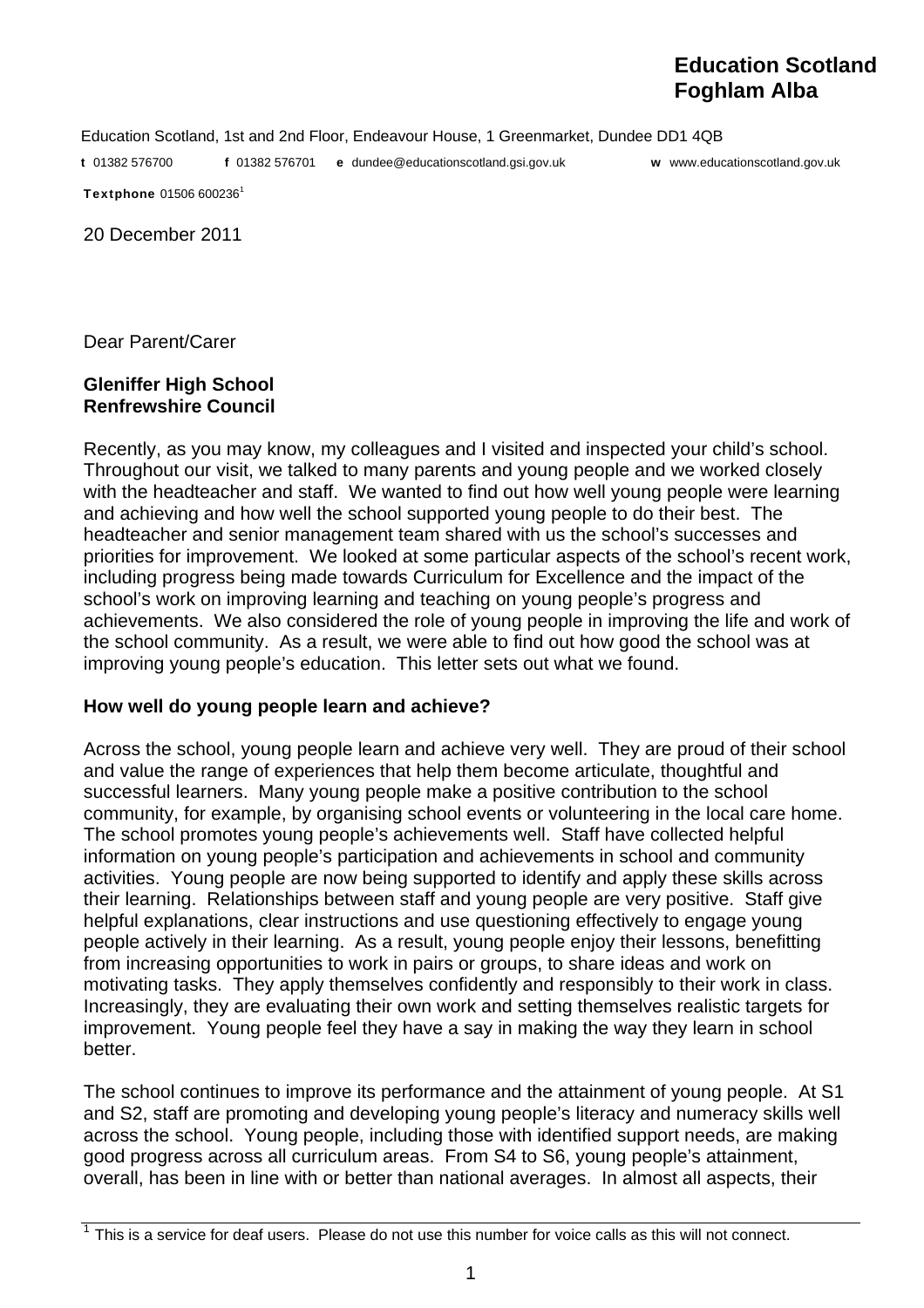performance in national examinations is better or much better than schools which serve young people with similar needs and backgrounds. The school's effective actions to raise attainment have helped more young people to leave school to enter employment, training, further or higher education.

# **How well does the school support young people to develop and learn?**

Within its very caring and inclusive learning environment, the school supports young people to develop and learn very well.

Almost all teachers provide learning activities and resources which meet the needs of young people very well. A number of teachers are very skilful in matching tasks to learning needs. Many use information and communications technology (ICT) well to make lessons interesting. Pupil support staff provide detailed and helpful guidance about the young people they work with. Support for learning staff provide high-quality support for young people, with valuable contributions from learning assistants. Senior students contribute very effectively, through volunteer and 'buddy' programmes, to supporting younger peers, particularly those with additional support needs. Partnership work with external services and agencies, such as home-link staff, is effectively supporting young people to develop their learning. Overall, these approaches are helping young people gain confidence and develop a strong sense of belonging within an ethos of mutual respect.

The curriculum successfully combines learning experiences in class with wider opportunities. Staff give full consideration to the principles and purposes of Curriculum for Excellence in developing the curriculum. New approaches and courses at S1 and S2 are helping young people to make connections across their learning and develop their literacy and numeracy skills. The literacy working group provides very helpful guidance and advice to staff and young people through their 'Necessary Nine' work. As a result, young people's writing across their subjects is improving. In a few subject areas, teachers are working well with primary colleagues to share standards and ensure courses build well on young people's prior learning. This good practice should be built upon so it is consistent across the school. From S3 to S6, the school provides all young people with a wide choice of courses, including some delivered in partnership with local colleges, community partners and local schools.

## **How well does the school improve the quality of its work?**

The school has in place very effective approaches for self-evaluation and improving the quality of its work. As a result, we are confident that the school has the capacity to continue to improve.

The headteacher has provided strong leadership in developing a culture of improvement through self-evaluation across the school. He demonstrates a personal and passionate commitment to delivering the school's shared values and aims. Depute headteachers play a very effective role in encouraging and challenging staff and young people to take responsibility for improving their school. Principal teachers have a consistent and very thorough approach to monitoring and tracking improvements within subject departments. As a result, staff have a shared understanding of the areas for improvement and their contribution to ensuring these are achieved. This includes observations of learning, discussions with pupil focus groups and rigorous analysis of performance in national examinations. A significant number of staff contribute to working groups. This is having a positive impact on the sharing of good practice and improving learning and teaching across the school. There are very effective arrangements in place for monitoring and tracking young people's progress in their coursework. The school community and its partners have high regard for, and confidence in, the collective leadership of the school.